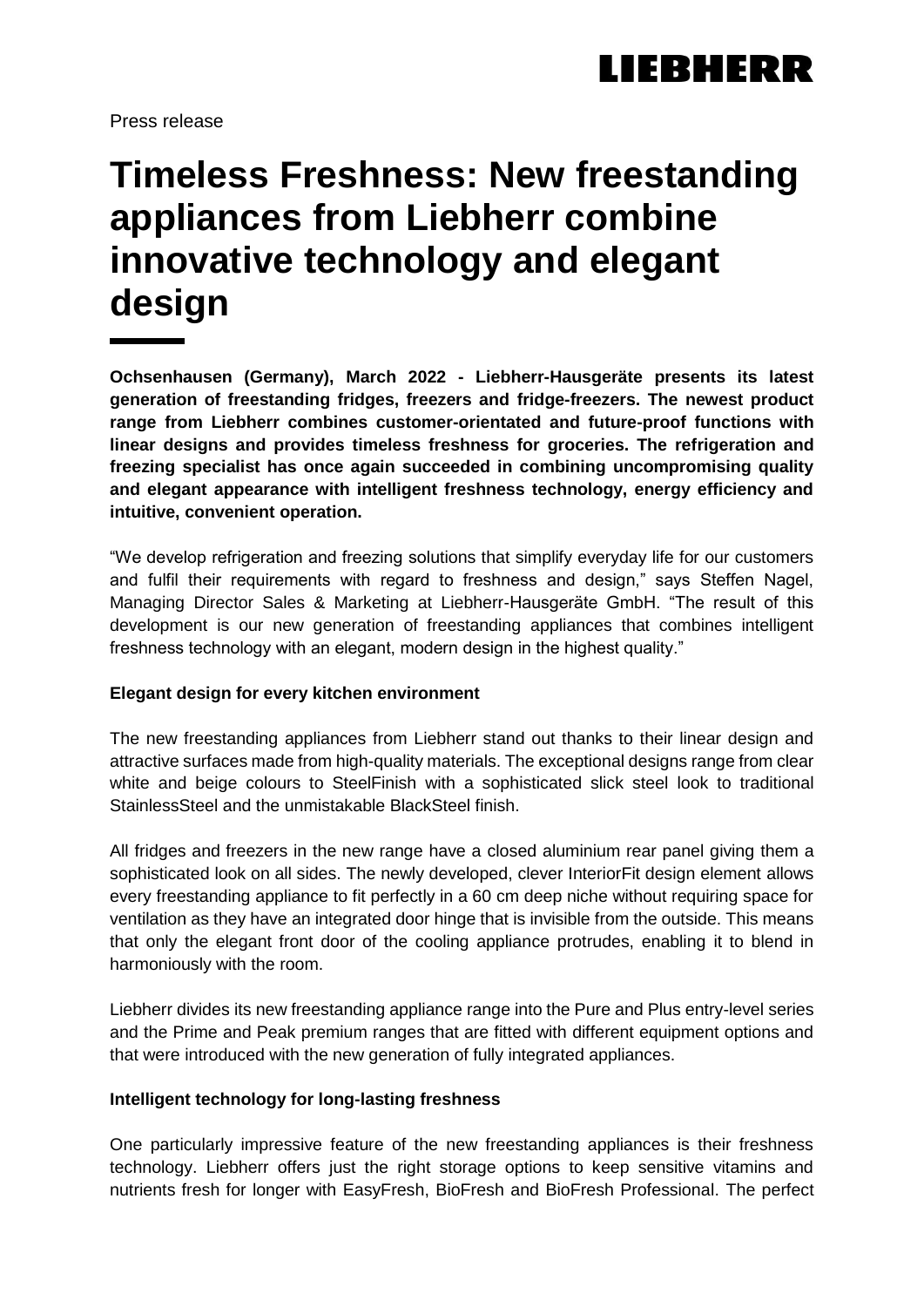# IEBHERR

combination of temperature and air humidity ensures optimum foodstuff cooling. They retain their authentic taste for longer and need to be thrown away less frequently, thereby avoiding food wastage.

Liebherr has developed a separate compartment – the BioFresh Professional Fish & Seafood safe – that has been designed especially for the improved storage of fish and seafood at -2 degrees Celsius and that can be individually controlled. The fine HydroBreeze freshness mist ensures fruit and vegetables stay even fresher in the Peak series cooling appliances. The integrated water dispenser and InfinitySpring filter system provide a constant supply of fresh water direct from the fridge, meaning you no longer have to lug heavy crates or buy plastic bottles.

Liebherr also uses elegant stainless steel on the interior of the cooling appliances. For example, the models of the top-of-the-range Peak series are fitted with SmartSteel throughout the interior. This cladding creates a particularly hygienic storage environment as undesired moisture and food freezing to the appliance are avoided by air circulation between the rear panel and stainless steel interior. At the same time, customers will appreciate the incomparable look every time they open the appliance. The LED ambient lighting of the fan on the rear panel and the flush-mounted LightTower in the side walls ensures that the interior and foodstuffs are perfectly illuminated. The rear panel of the Prime series appliances are also clad with SmartSteel.

### **German engineering: energy efficiency and quality from Liebherr**

All fridges and freezers in the new Liebherr freestanding appliance range were designed in Germany and manufactured in Europe. They represent the high quality standards of the Liebherr Group as well as its appliance division which was founded by Hans Liebherr in Germany in 1954.

Thanks to their intelligent, energy-saving cooling concepts, many models in the new freestanding appliance range have again been placed in the top energy efficiency classes. At the same time, the appliances offer the greatest possible cooling volume thanks to BluPerformance, as the entire cooling technology is located in the base and works at an exceptionally low noise level.

All models are fitted with an intuitive user interface that ensures maximum operating convenience and enables the user to adjust functions individually. The freestanding appliances are either network-capable ex works or can be retrofitted with the SmartDeviceBox and then connected to the domestic SmartHome system.

The new appliances from the refrigeration and freezing specialist are genuine all-rounders. In addition to low power consumption and noise levels they also offer optimum cooling performance with a great capacity and a long service life thanks to the use of high-quality materials.

## **Freezing as required with the new freestanding freezers and fridge-freezers**

The Prime and Peak series freezers combine two appliances in one with the VarioTemp feature; their temperature zones can be set individually from -2 degrees Celsius to +14 degrees